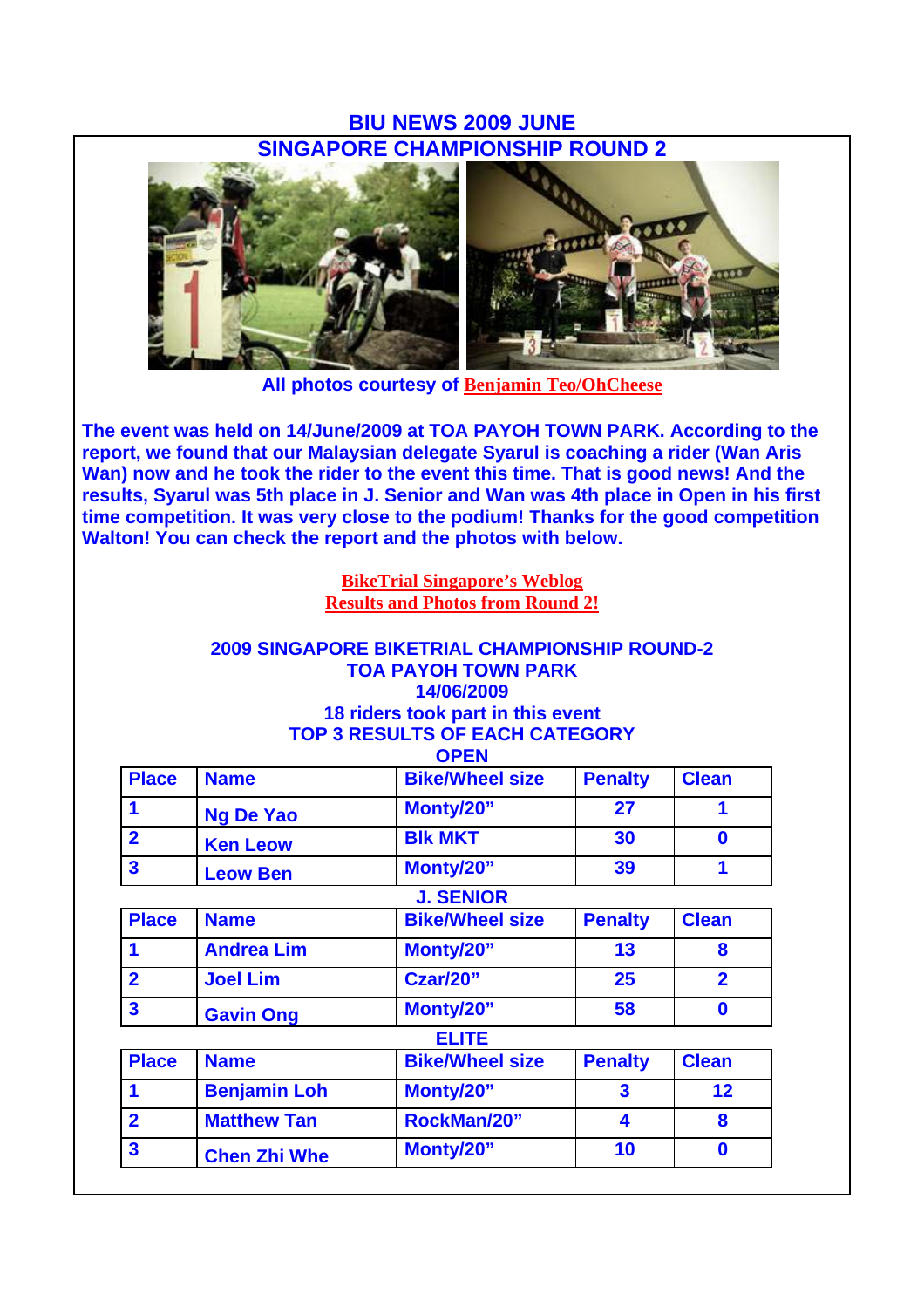**News No.46 dated 29/06/2009**

# **VOTE OF BCA**

**We received a very important message from Maria Isern (known as the mother of Biketrial sport). We will put in our news because we want you to know it. Also answer mail of Libor and Hiro as follows. Please check it. Tomorrow is the last day and we are waiting for your vote.**

**Dear Hiro & Libor,**

**About the BCA vote, I have read the following e-mails about the propose from the BUE. I am talking as a person who helped to expand this export. After learning the reply from some delegates, I think that no one knows the problem in Spain:**

**Situation of the Biketrial sport in Spain. According to the Spanish sport rules, the Cycle Federation (added to the UCI) is the only one with rights to organize cycle events in Spain and the most important thing to get sponsoring for the trial riders.**

**- That is why, Marius tried to be adhered to the Cycle Federation at the beginning of his presidency.**

**- Up to now, the situation is: BikeTrial (BUE) sport can not get budget for the Biketrial riders, meanwhile the trial riders from the UCI can get it.**

**It is not that in Spain there are different Biketrial groups. There is and always have been one sole group and always set and ruled from the Catalonian region. The BCA can follow the same gathering all the riders from Spain by Angel Batlle. BUE & BCA are to be one sole body with different entities.**

**If, at the beginning, the BikeTrial events could be organized, it was thanks to the Catalan gevernment, because they suggested the Biketrial sport to be applied in another special format. We had to gather all the clubs to the get the maximum ones in order to get the applying form And in this way, we could begin to organize events in Catalonian and Spain as well. Same situation towards the international events, thanks to the Rep. Czech that with ist official status, we could begin with the International events. The BUE from Spain could have never got it by the UCI having the only one with rights** 

**Now, we have the possibility to get budget for our riders by getting the BCA. So the future of our Biketrial riders in Spain are on the hands of the delegates.**

**- To get the BCA means to be able to help our riders to travel to the different International championships.** 

**- Not to get it , it means to be as we have been till now, to deal with the budget got from the licenses and clubs: That is to say nothing in**